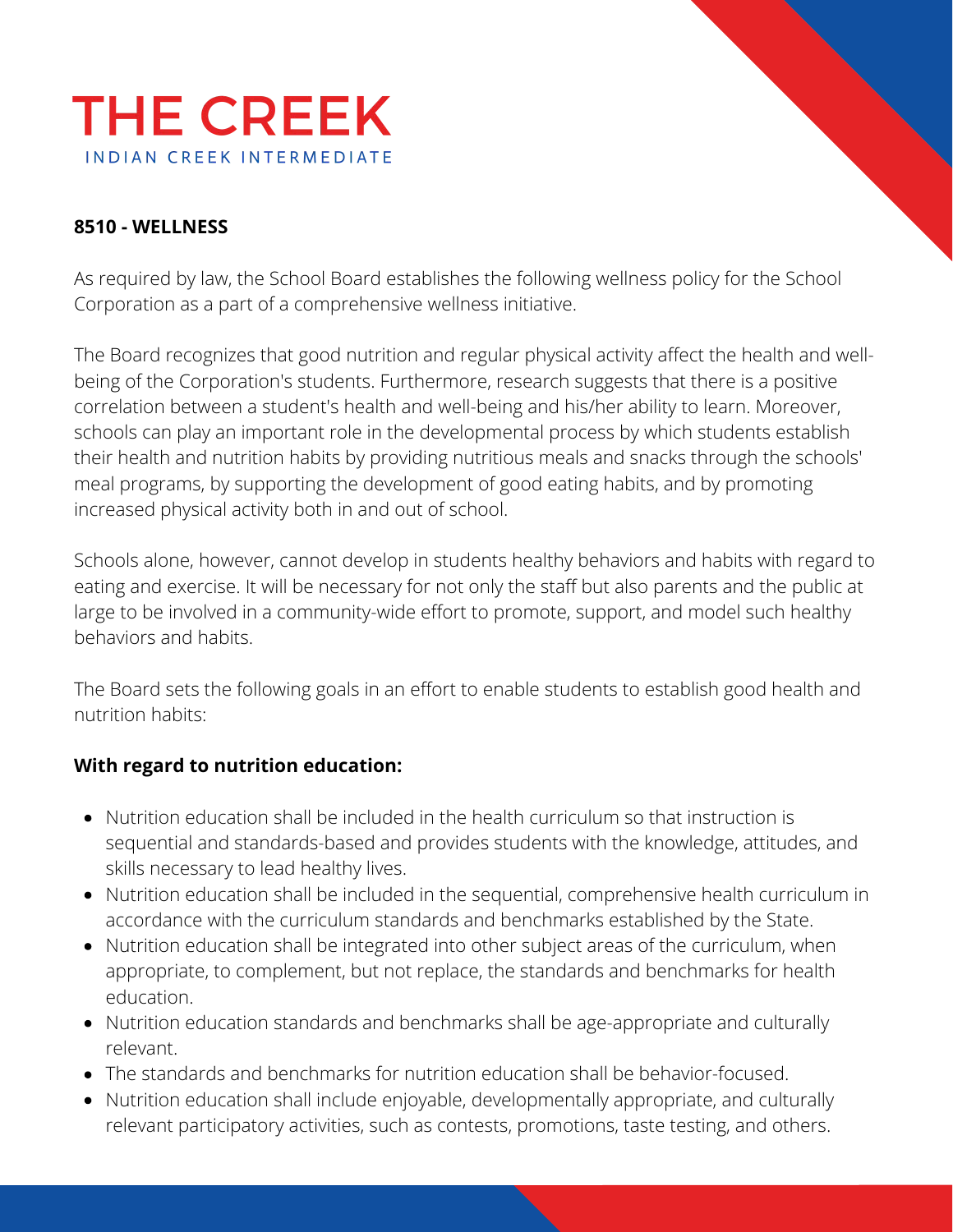# **THE CREEK INDIAN CREEK INTERMEDIATE**

- Nutrition education shall include opportunities for appropriate student projects related to nutrition, involving, when possible, community agencies and organizations.
- Nutrition education shall extend beyond the classroom by engaging and involving the school's food service staff.
- Nutrition education posters, such as the Food Pyramid Guide, will be displayed in the cafeteria.
- The school cafeteria shall serve as a learning lab by allowing students to apply the knowledge, attitudes, and skills taught in the classroom when making choices at mealtime.
- Nutrition education shall extend beyond the school by engaging and involving families and the community.
- Nutrition education shall reinforce lifelong balance by emphasizing the link between caloric intake (eating) and exercise in ways that are age-appropriate.
- Nutrition education benchmarks and standards include a focus on media literacy as it relates to food marketing strategies.
- Nutrition education standards and benchmarks promote the benefits of a balanced diet that includes fruits, vegetables, whole grain products, and low-fat and fat-free dairy products.
- Staff responsible for providing instruction in nutrition education shall regularly participate in professional development activities designed to better enable them to teach the benchmarks and standards.
- Instruction related to the standards and benchmarks for nutrition education shall be provided by highly qualified teachers.
- The Corporation shall provide information to parents that is designed to encourage them to reinforce at home the standards and benchmarks being taught in the classroom.

## **With regard to physical activity: Physical Education**

- A sequential, comprehensive physical education program shall be provided for students in K-12 in accordance with the physical education academic content standards and benchmarks adopted by the State.
- The sequential, comprehensive physical education curriculum shall provide students with opportunities to learn, practice, and be assessed on developmentally appropriate knowledge, attitudes, and skills necessary to engage in lifelong, health-enhancing physical activity.
- Planned instruction in physical education shall be sufficient for students to achieve a proficient level with regard to the standards and benchmarks adopted by the State.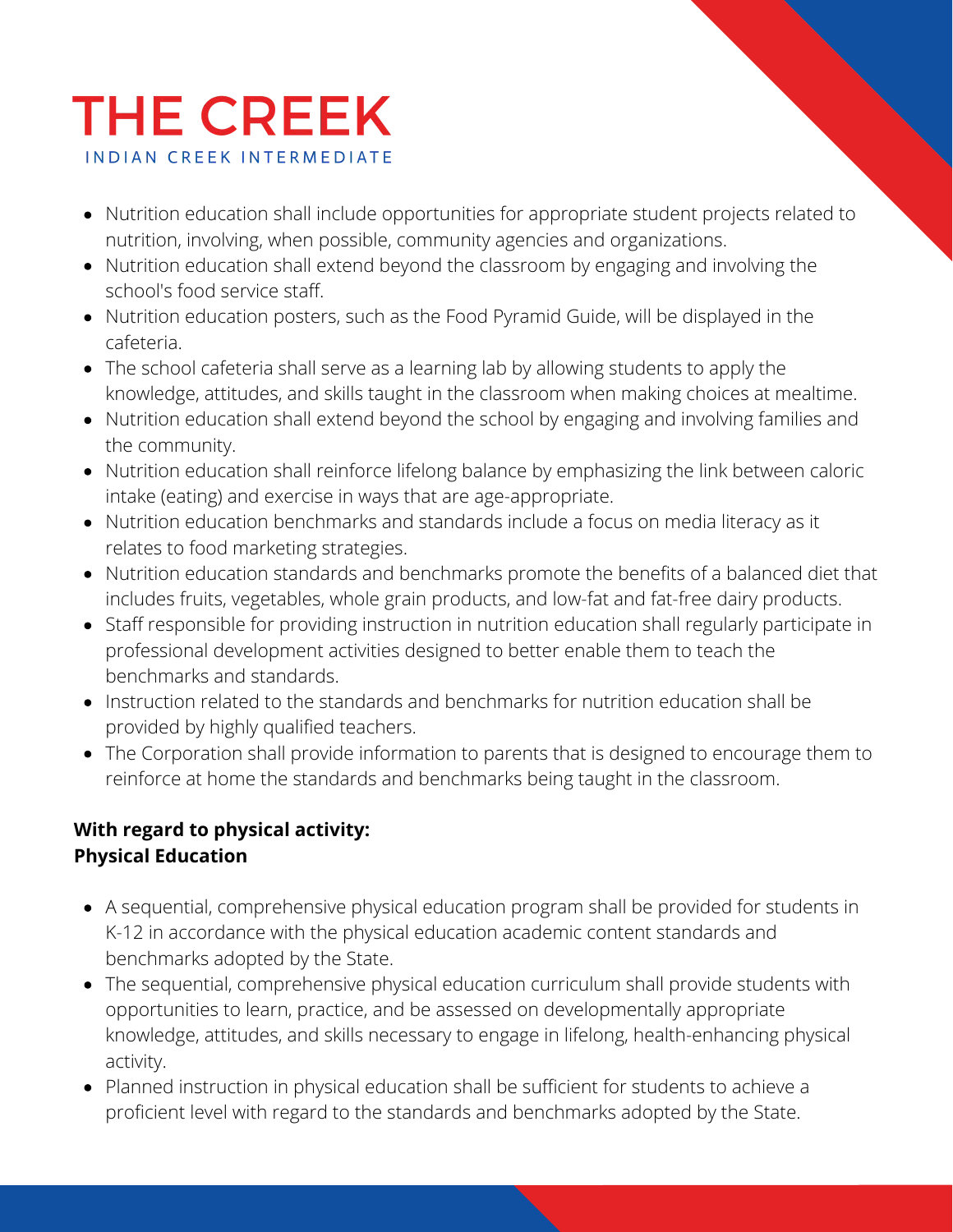# **THE CREEK INDIAN CREEK INTERMEDIATE**

- Planned instruction in physical education shall promote participation in physical activity outside the regular school day.
- All students in grades K-12, including those with disabilities, special health care needs and in alternative educational settings (to the extent consistent with the students' IEPs), shall receive daily physical education for the entire school year, for at least 150 minutes per week for K-5 students and at least 225 minutes per week for students in grades 6 - 12.
- All students in grades KG-9, including those with disabilities, special health care needs and in alternative educational settings (to the extent consistent with the students' IEPs), shall receive instruction in physical education.
- The physical education curriculum shall provide sequential instruction related to the knowledge, attitudes, and skills necessary to participate in lifelong, health-enhancing physical activity.
- Physical education classes shall provide students with opportunities to learn, practice, and be assessed on developmentally appropriate knowledge, attitudes, and skills necessary to engage in lifelong, health-enhancing physical activity.
- The sequential, comprehensive physical education curriculum shall stress the importance of remaining physically active for life.
- The K-12 program shall include instruction in physical education as well as opportunities to participate in competitive and non-competitive team sports to encourage lifelong physical activity.
- Teachers properly certificated/licensed in the subject area of physical education shall provide all instruction in physical education.
- Professional development opportunities should focus on the physical education content area.
- All physical education classes shall have a student/teacher ratio comparable to the student/teacher ratio in other curricular areas.
- Planned instruction in physical education shall teach cooperation, fair play, and responsible participation.
- Planned instruction in physical education shall meet the needs of all students, including those who are not athletically gifted.
- Planned instruction in physical education shall be presented in an environment free of embarrassment, humiliation, shaming, taunting, bullying, or harassment of any kind.
- Planned instruction in physical education shall include cooperative as well as competitive games.
- Planned instruction in physical education shall take into account gender and cultural differences.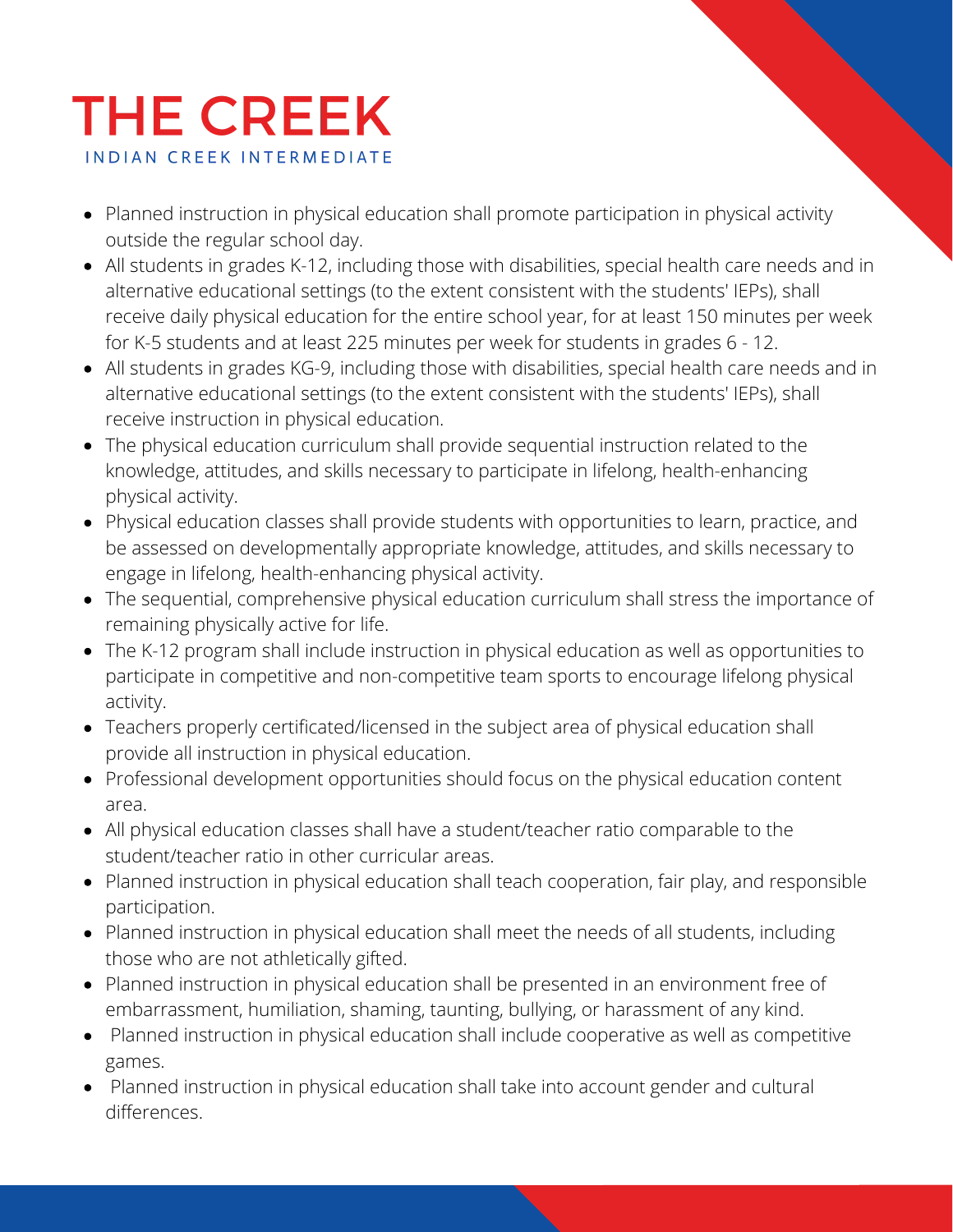

## **With regard to physical activity: Physical Activity**

- Physical activity shall not be employed as a form of discipline or punishment.
- Physical activity and movement shall be integrated, when possible, across the curricula and throughout the school day.
- Schools shall encourage families to provide physical activity outside the regular school day, such as outdoor play at home, participation in sports sponsored by community agencies or organizations, and in lifelong physical activities like bowling, swimming, or tennis.
- All students in grades K 5 shall be provided with a daily recess period.
- The school shall provide information to families to encourage and assist them in their efforts to incorporate physical activity into their children's daily lives.
- The school shall encourage families and community organizations to help develop and institute programs that support physical activity of all sorts.
- In addition to planned physical education, the school shall provide age-appropriate physical activities (e.g., recess during the school day, intramurals and clubs before and after school, and interscholastic sports) that meet the needs of all students, including males, females, students with disabilities, and students with special health care needs.
- All students shall have the opportunity to participate in extracurricular activities that emphasize physical activity.
- All students in grades 6-12 shall have the opportunity to participate in interscholastic sports programs.
- Schools may offer a wide range of physical activities outside the regular school day that meet the needs, interests, and abilities of all students, including males, females, students with disabilities, and students with special healthcare needs.
- All before/after school programs shall provide developmentally appropriate physical activity for the students who participate.
- Schools shall discourage extended periods of student inactivity without some physical activity.

### **With regard to other school-based activities:**

- Free drinking water shall be available to students during designated meal times and may be available throughout the school day.
- The schools shall provide at least thirty (30) minutes daily for students to eat.
- The schools shall schedule mealtimes so there is minimum disruption by bus schedules, recess, and other special programs or events.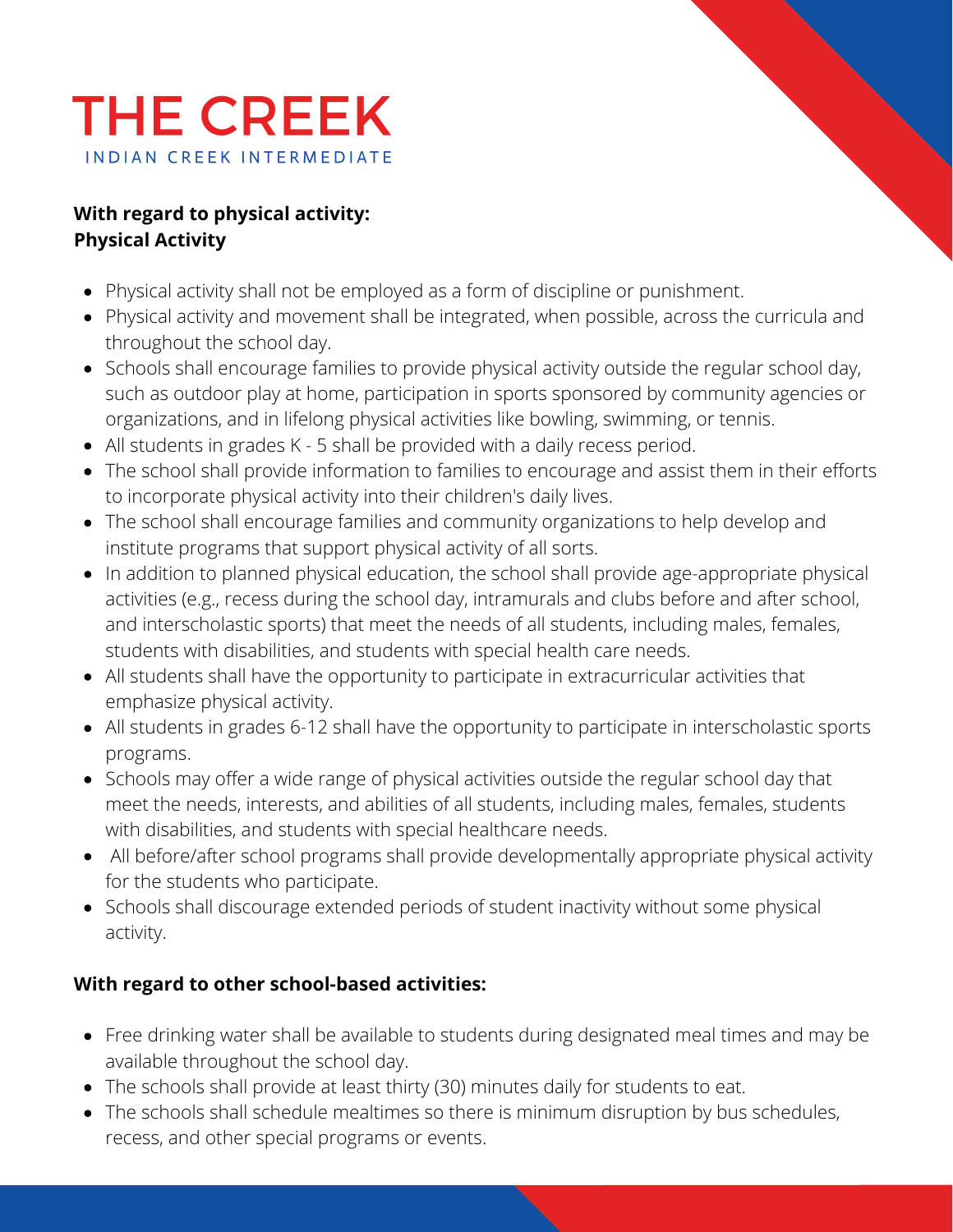

- The school shall provide attractive, clean environments in which the students eat.
- Students at all school buildings are permitted to have bottled water only in the classroom.
- Activities, such as tutoring or club meetings, shall not be scheduled during mealtimes, unless students may eat during those meetings.
- Schools may limit the number of celebrations involving serving food during the school day
- Students, parents, and other community members shall have access to, and be encouraged to use, the school's outdoor physical activity facilities outside the normal school day.
- An organized wellness program shall be available to all staff.
- The schools may use environmentally friendly practices, such as the use of locally grown foods and non-disposable tableware and dishes.
- The schools may provide opportunities for staff, parents, and other community members to model healthy eating habits by dining with students in the school dining areas.
- The schools may demonstrate support for the health of all students by hosting health clinics and screenings and encouraging parents to enroll their eligible children in Medicaid or in other children's health insurance programs for which they may qualify.
- Schools in our system utilize electronic identification and payment systems, therefore, eliminating any stigma or identification of students eligible to receive free and/or reduced meals.
- Students are discouraged from sharing their foods or beverages with one another during meal times, given concerns about allergies and other restrictions on some students' diets
- With regard to nutrition promotion, any foods and beverages marketed or promoted to students on the school campus, during the school day, will meet or exceed the USDA Smart Snacks in School nutrition standards.

## **Additionally, the Corporation shall:**

- Encourage students to increase their consumption of healthful foods during the school day; create an environment that reinforces the development of healthy eating habits, including offering the following healthy foods:
	- a variety of fresh produce including those prepared without added fats, sugars, refined sugars, and sodium
	- a variety of vegetables daily to include specific subgroups as defined by dark green, red/orange, legumes, and starchy
	- whole-grain products half of all grains need to be whole grain-rich upon initial implementation and all grains must be whole grain-rich within two (2) years of implementation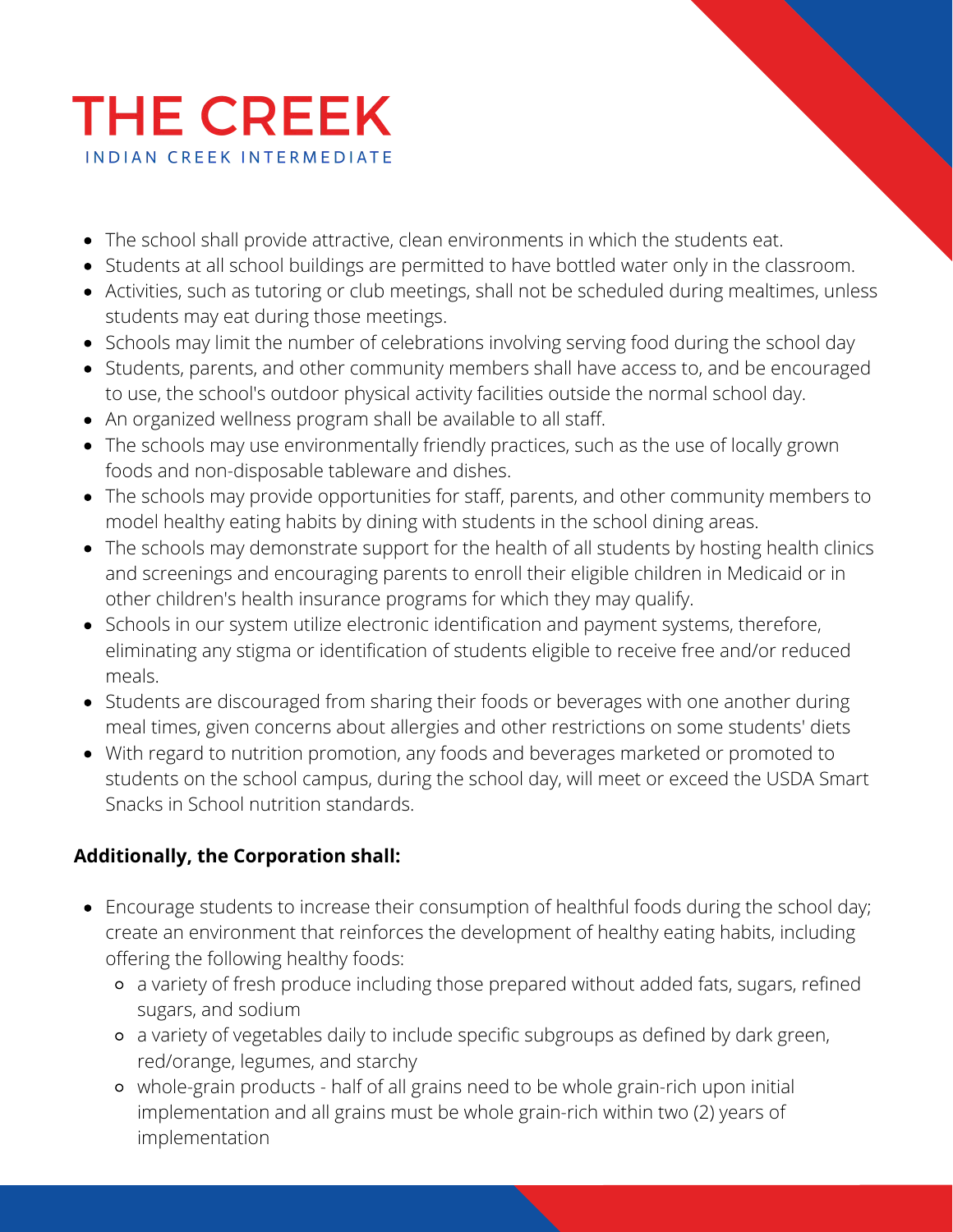

fluid milk that is fat-free (unflavored and flavored) and low-fat (unflavored)

- Meals designed to meet specific calorie ranges for age/grade groups.
- Eliminate trans-fat from school meals.
- Require students to select a fruit or vegetable as part of a complete reimbursable meal.
- Designate wellness champions at each school that will promote resources through the Corporation's website for wellness for students, families, and the community.
- Provide opportunities for students to develop the knowledge and skills for consuming healthful foods.
- Promote and encourage Farm to School efforts through its nutrition department in order to provide the healthy foods identified above.
- Require that all foods and beverages sold as fundraisers on the school campus during the school day shall meet the USDA Competitive Food regulations.
- Discourage rewarding children in the classroom with candy and other foods that can undermine children's diets and health and reinforce unhealthy eating habits. A wide variety of alternative rewards can be used to provide positive reinforcement for children's behavior and academic performance.

## **Furthermore, with the objectives of enhancing student health and well being, and reducing childhood obesity, the following guidelines are established:**

- In accordance with Policy 8500, entitled Food Service, the food service program shall comply with Federal and State regulations pertaining to the selection, preparation, consumption, and disposal of food and beverages as well as to the fiscal management of the program.
- The sale of foods of minimal nutritional value in the foodservice area during the lunch period is prohibited.
- As set forth in Policy 8531, entitled Free and Reduced Price Meals, the guidelines for reimbursable school meals are not less restrictive than the guidelines issued by the U.S. Department of Agriculture (USDA).
- The sale to students of foods and beverages that do not meet the USDA Dietary Guidelines for Americans and the USDA Smart Snacks in School nutrition standards to be consumed on the school campus during the school day is prohibited. Competitive foods available for purchase by students à la carte in the dining area, foods or beverages sold from vending machines, and foods and beverages provided by the school or school staff for classroom parties or holiday celebrations are subject to this prohibition.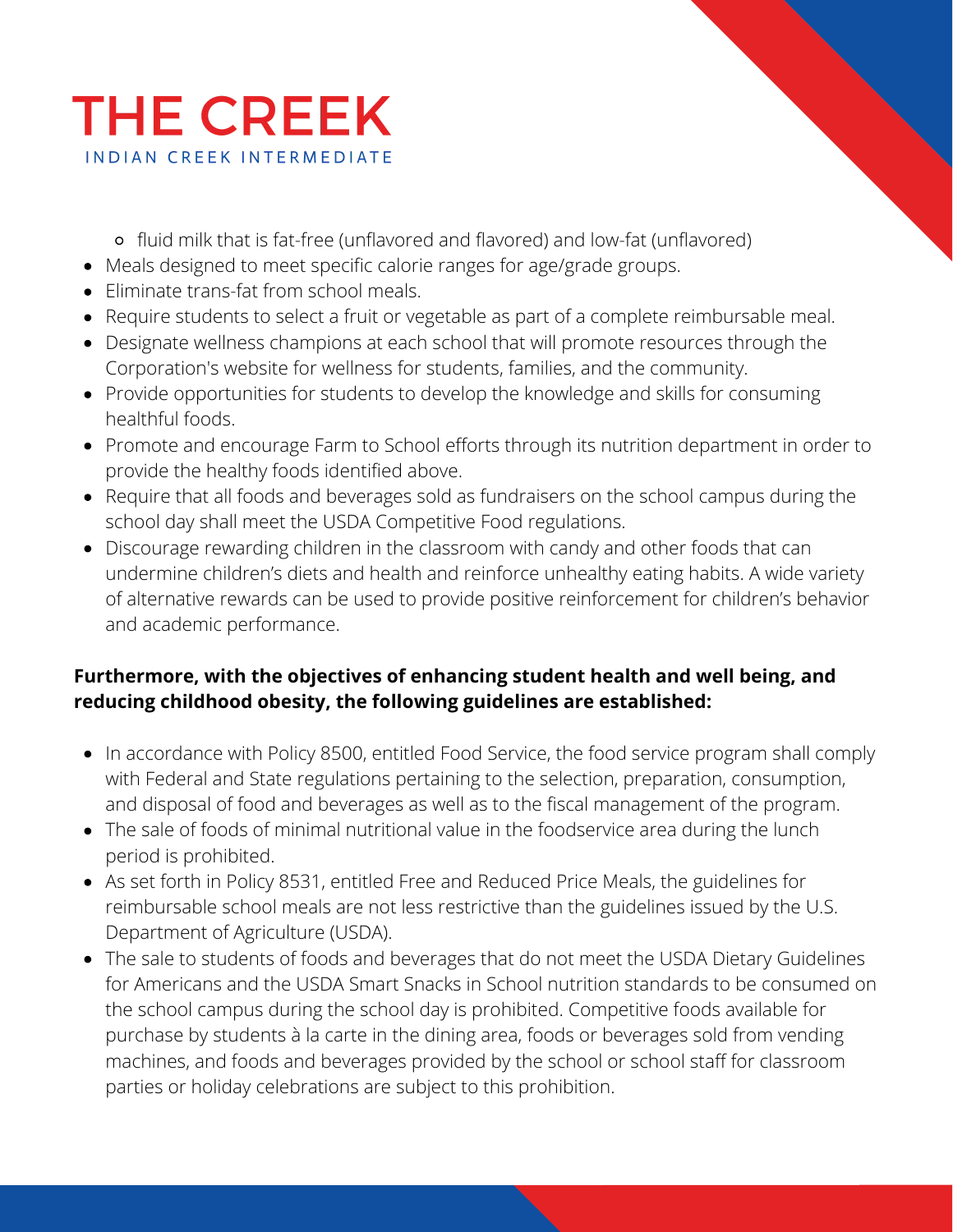# **THE CREEK INDIAN CREEK INTERMEDIATE**

- All foods that are provided, not sold, on the school campus during the school day, including foods and beverages provided for classroom parties or holiday celebrations shall comply with the food and beverage standards approved by the Superintendent.
- The food service program will strive to be financially self-supporting; however, if it is necessary to subsidize the operation, it will not be through the sale of foods with minimal nutritious value.
- The food service program will provide all students affordable access to the varied and nutritious foods they need to be healthy and to learn well regardless of unpaid meal balances and without stigma.
- All food items and beverages available for sale to students for consumption on campus between midnight and thirty (30) minutes after the close of the regular school day shall comply with the current USDA Dietary Guidelines for Americans, including, but not limited to, competitive foods that are available to students à la carte in the dining area, as well as food items and beverages from vending machines, school stores, or fund-raisers by student clubs and organizations, parent groups, or boosters clubs.
- The school food service program may involve students, parents, staff, and/or school officials in the selection of competitive food items to be sold in the schools.
- Nutrition information for competitive foods available during the school day shall be readily available near the point of purchase.
- All foods available to students in Corporation programs, other than the foodservice program, shall be served with consideration for promoting student health and well-being.
- Any food items sold for consumption on campus from thirty (30) minutes after the end of the last lunch period until thirty (30) minutes after the school day ends in a fundraiser by approved student clubs and organizations and Corporation support organizations shall meet the current USDA Dietary Guidelines for Americans.
- The food service program shall be administered by a director who is properly qualified, certificated, licensed, or credentialed, according to current professional standards.
- All food service personnel shall receive pre-service training in foodservice operations.
- Continuing professional development shall be provided for all staff of the foodservice program.
- The Board designates the building principals as the individual(s) charged with operational responsibility for measuring and evaluating the Corporation's implementation and progress under this policy.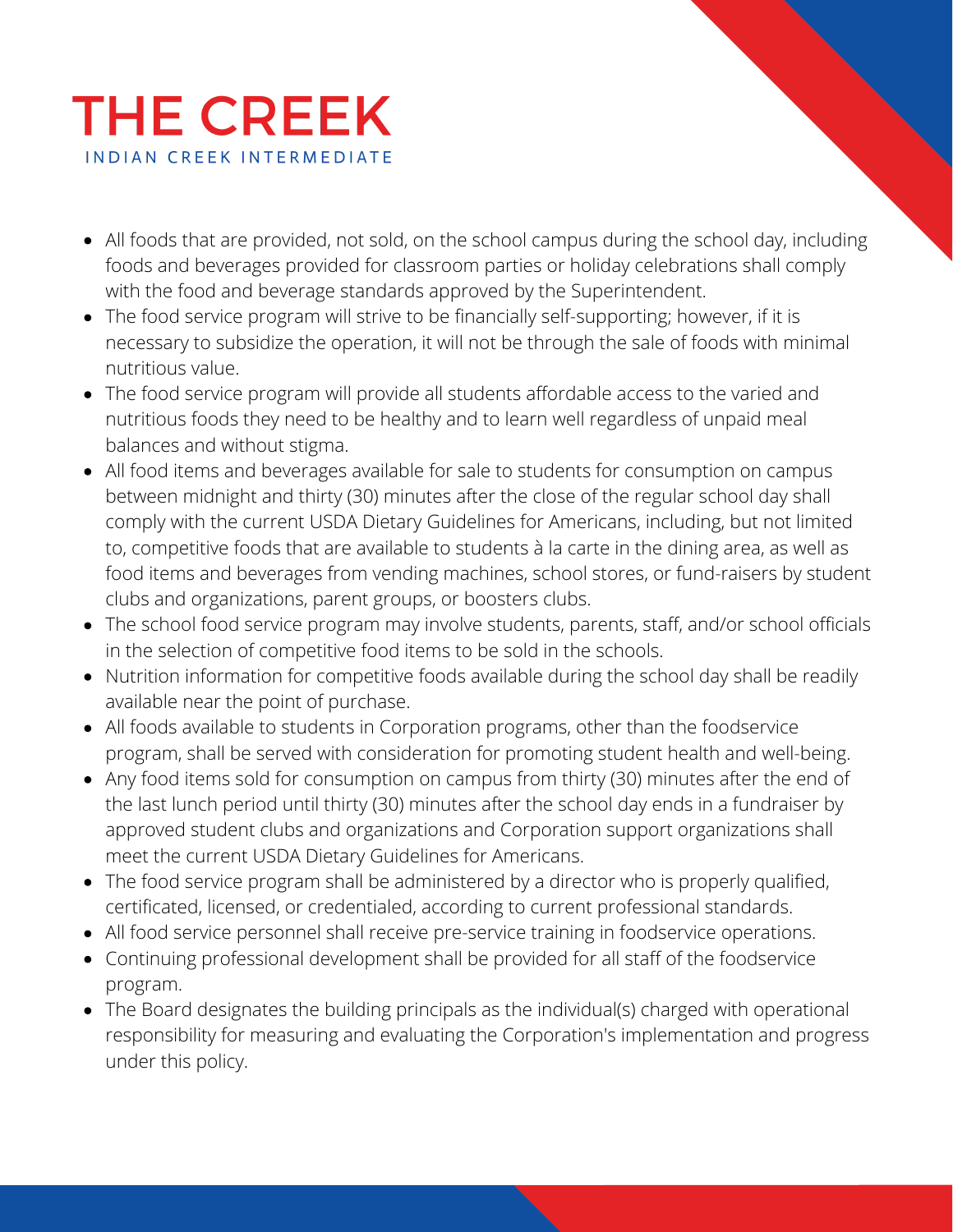

- The Superintendent shall appoint a Corporation wellness committee that includes parents, students, representatives of the school food authority, nutritionists or certified dieticians, educational staff (including health and physical education teachers), mental health and social services staff, school health professionals, the School Board, school administrators, and members of the public to oversee the development, implementation, evaluation, and periodic update, if necessary, of the wellness policy. School-level health advisory teams may assist in the planning and implementation of these Wellness initiatives.
- The Superintendent shall be an ex officio member of the committee.
- The wellness committee shall be an ad hoc committee of the Board with members recruited and appointed annually.

### **The wellness committee shall:**

- Assess the current environment in each of the Corporation's schools.
- Measure the implementation of the Corporation's wellness policy in each of the Corporation's schools.
- Review the Corporation's current wellness policy.
- Recommend revision of the policy, as appropriate; and present the wellness policy, with any recommended revisions, to the Board for approval or re-adoption if revisions are recommended.
- Before the end of each school year, the wellness committee shall submit to the Superintendent and Board their report in which they describe the environment in each of the Corporation's schools and the implementation of the wellness policy in each school, and identify any revisions to the policy the committee deems necessary. In its review, the Wellness Committee shall consider evidence-based strategies in determining its recommendations.
- The Superintendent shall report annually to the Board on the work of the wellness committee, including their assessment of the environment in the Corporation, their evaluation of wellness policy implementation Corporation-wide, and the areas for improvement if any, that the committee identified. The committee also shall report on the status of compliance by individual schools and progress made in attaining goals established in the policy.